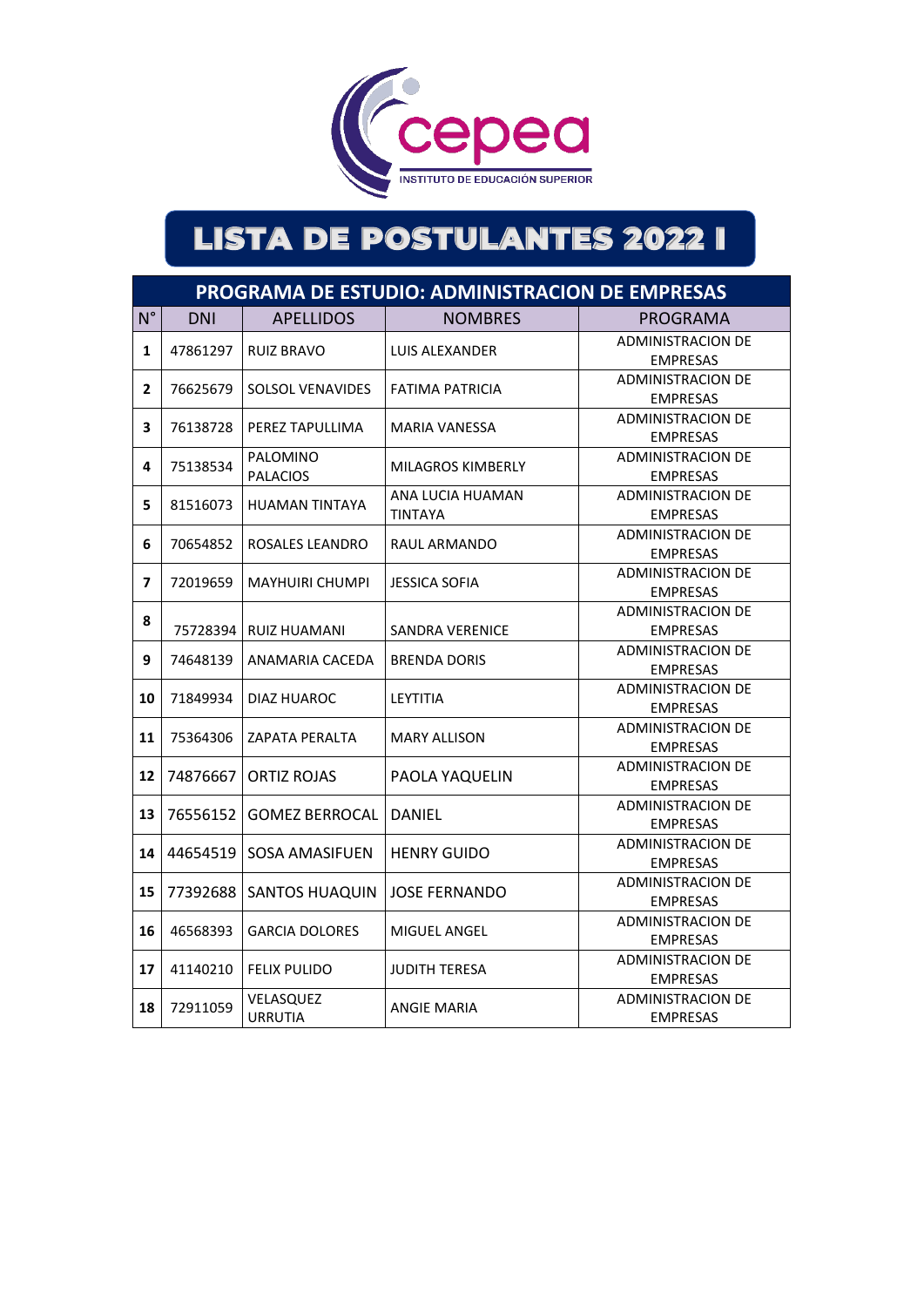

|                          | <b>PROGRAMA DE ESTUDIO: GUIA OFICIAL DE TURISMO</b> |                                    |                           |                                |  |  |
|--------------------------|-----------------------------------------------------|------------------------------------|---------------------------|--------------------------------|--|--|
| $N^{\circ}$              | <b>DNI</b>                                          | <b>APELLIDOS</b>                   | <b>NOMBRES</b><br>CARRERA |                                |  |  |
| 1                        | 73526247                                            | <b>MURGA CABANILLAS</b>            | <b>DARLYNE ISABEL</b>     | <b>GUIA OFICIAL DE TURISMO</b> |  |  |
| $\overline{2}$           | 47348550                                            | <b>ALVAREZ SALAZAR</b>             | <b>HEYDEN RENATO</b>      | <b>GUIA OFICIAL DE TURISMO</b> |  |  |
| 3                        | 61827348                                            | <b>NAHUATUPE</b><br><b>ESCOBAR</b> | <b>JARVER JUNIOR</b>      | <b>GUIA OFICIAL DE TURISMO</b> |  |  |
| 4                        | 77822189                                            | CRUZADO DIAZ                       | <b>JEFERSON</b>           | <b>GUIA OFICIAL DE TURISMO</b> |  |  |
| 5                        | 72154508                                            | <b>LEON GENIALES</b>               | <b>LESLY XIOMARA</b>      | <b>GUIA OFICIAL DE TURISMO</b> |  |  |
| 6                        | 02778833                                            | POZO SALDAÑA                       | <b>JUAN CARLOS</b>        | <b>GUIA OFICIAL DE TURISMO</b> |  |  |
| $\overline{\phantom{a}}$ | 42642693                                            | <b>CAYCHO AGREDA</b>               | <b>CARMEN NOELIA</b>      | <b>GUIA OFICIAL DE TURISMO</b> |  |  |
| 8                        | 75909687                                            | ROQUE DE LA CRUZ                   | ALESSANDRA                | <b>GUIA OFICIAL DE TURISMO</b> |  |  |
| 9                        | 74433869                                            | <b>ROJAS CANTORAL</b>              | <b>TRILCE ARACELI</b>     | <b>GUIA OFICIAL DE TURISMO</b> |  |  |
| 10                       |                                                     | 73132080 SUPANTA BALDEON           | <b>CRISTINA</b>           | <b>GUIA OFICIAL DE TURISMO</b> |  |  |
| 11                       | 75908042                                            | <b>TOLENTINO ROJAS</b>             | <b>OSCAR ALLISON</b>      | <b>GUIA OFICIAL DE TURISMO</b> |  |  |
| 12                       | 71284018                                            | CAVERO CCAMAQUE                    | <b>GIOANELLA NICOLE</b>   | <b>GUIA OFICIAL DE TURISMO</b> |  |  |
| 13                       | 5344196                                             | <b>MORILLO BRAVO</b>               | <b>BRAYAN JEANFREIWER</b> | <b>GUIA OFICIAL DE TURISMO</b> |  |  |
| 14                       | 42415515                                            | <b>ROJAS TIRADO</b>                | <b>EDWIN ARTURO</b>       | <b>GUIA OFICIAL DE TURISMO</b> |  |  |
| 15                       | 74078535                                            | ACUÑA ESPINOZA                     | <b>JOSUE ALDAIR</b>       | <b>GUIA OFICIAL DE TURISMO</b> |  |  |
| 16                       | 72746756                                            | <b>ROJAS PROLEON</b>               | <b>SOFIA ABIGAIL</b>      | <b>GUIA OFICIAL DE TURISMO</b> |  |  |
| 17                       | 72656830                                            | <b>ROJAS PROLEON</b>               | <b>VALERIA ANDREA</b>     | <b>GUIA OFICIAL DE TURISMO</b> |  |  |
| 18                       | 47083274                                            | <b>ROSALES SILVA</b>               | <b>ALEX ENRIQUE</b>       | <b>GUIA OFICIAL DE TURISMO</b> |  |  |
| 19                       | 72540123                                            | <b>NATIVIDAD MAYLLE</b>            | YADHIRA JENIFER           | <b>GUIA OFICIAL DE TURISMO</b> |  |  |
| 20                       | 47303224                                            | <b>RAMOS PEREZ</b>                 | <b>ERIKA GIANNINA</b>     | <b>GUIA OFICIAL DE TURISMO</b> |  |  |
| 21                       | 47138797                                            | <b>CALERO MAYTA</b>                | <b>JOAN ANTONIO</b>       | <b>GUIA OFICIAL DE TURISMO</b> |  |  |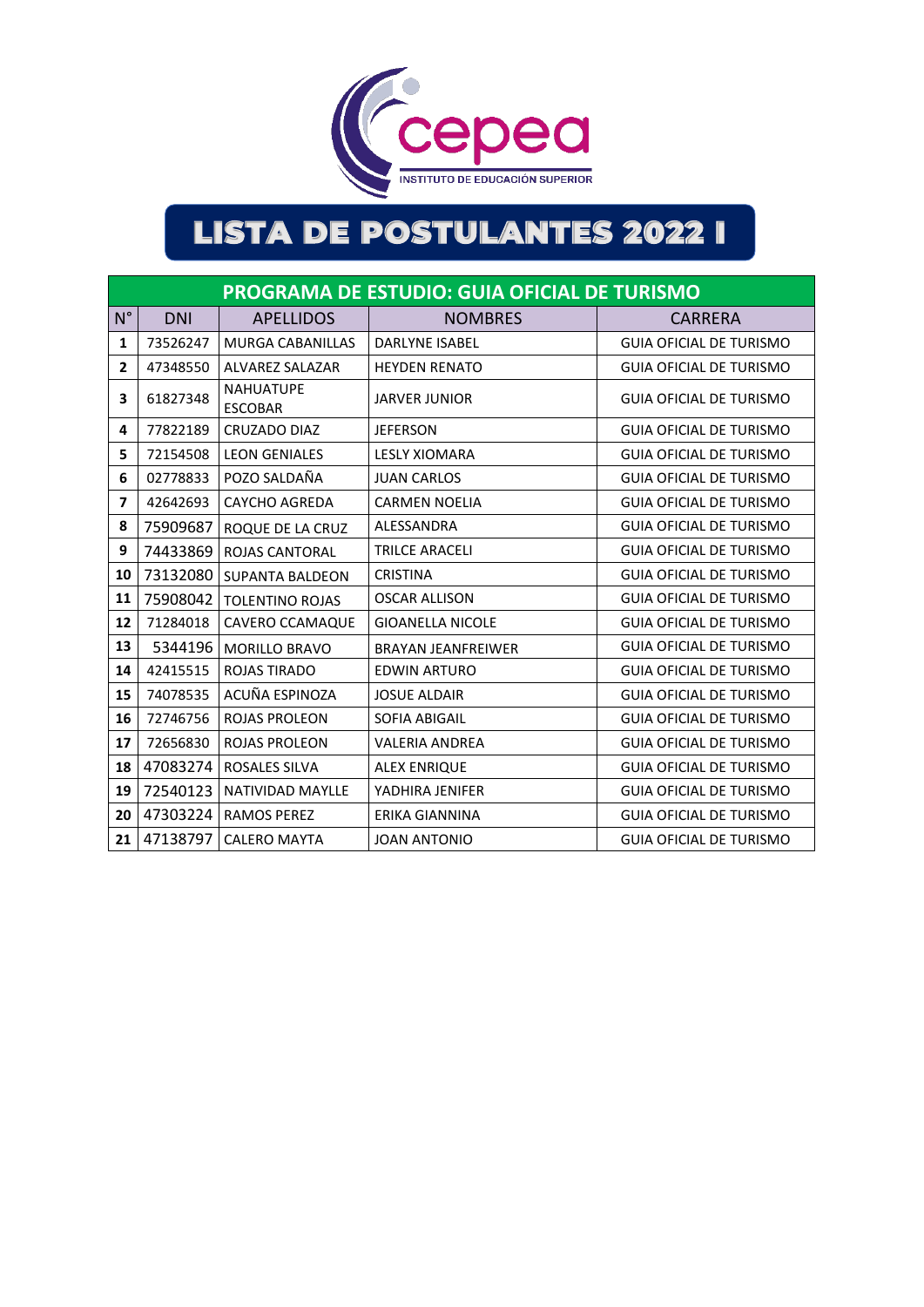

|              | PROGRAMA DE ESTUDIO: DESARROLLO DE SISTEMAS DE INFORMACIÓN |                           |                        |                                       |  |  |  |
|--------------|------------------------------------------------------------|---------------------------|------------------------|---------------------------------------|--|--|--|
| $N^{\circ}$  | <b>DNI</b>                                                 | <b>APELLIDOS</b>          | <b>NOMBRES</b>         | CARRERA                               |  |  |  |
| 1            | 78205315                                                   | BARBARAN RAMIREZ          | ANGEL                  | DESARROLLO DE SISTEMAS DE INFORMACION |  |  |  |
| $\mathbf{2}$ | 07967641                                                   | CALDERON BRAVO            | LUIS ALBERTO           | DESARROLLO DE SISTEMAS DE INFORMACION |  |  |  |
| 3            | 43532942                                                   | ROMERO PAREDES            | <b>FREDIE ARMANDO</b>  | DESARROLLO DE SISTEMAS DE INFORMACION |  |  |  |
| 4            | 70385531                                                   | ESCALANTE DOROTEO         | <b>FABIAN STEPHANO</b> | DESARROLLO DE SISTEMAS DE INFORMACION |  |  |  |
| 5            | 71882653                                                   | <b>GUTIERREZ RIGUETTI</b> | ANTONIO FRANCESCO      | DESARROLLO DE SISTEMAS DE INFORMACION |  |  |  |
| 6            | 70836645                                                   | SAWAYA MENESES            | <b>GERARDO FARID</b>   | DESARROLLO DE SISTEMAS DE INFORMACION |  |  |  |
| 7            | 71146638                                                   | ROMAN HUAMAN              | AARON SALVADOR         | DESARROLLO DE SISTEMAS DE INFORMACION |  |  |  |
| 8            | 60762807                                                   | <b>FARROÑAN ESQUEN</b>    | STEFANNY XIOMARA       | DESARROLLO DE SISTEMAS DE INFORMACION |  |  |  |
| 9            | 71236722                                                   | <b>HUAMAN SANDOVAL</b>    | FERMANDO AMOROSO       | DESARROLLO DE SISTEMAS DE INFORMACION |  |  |  |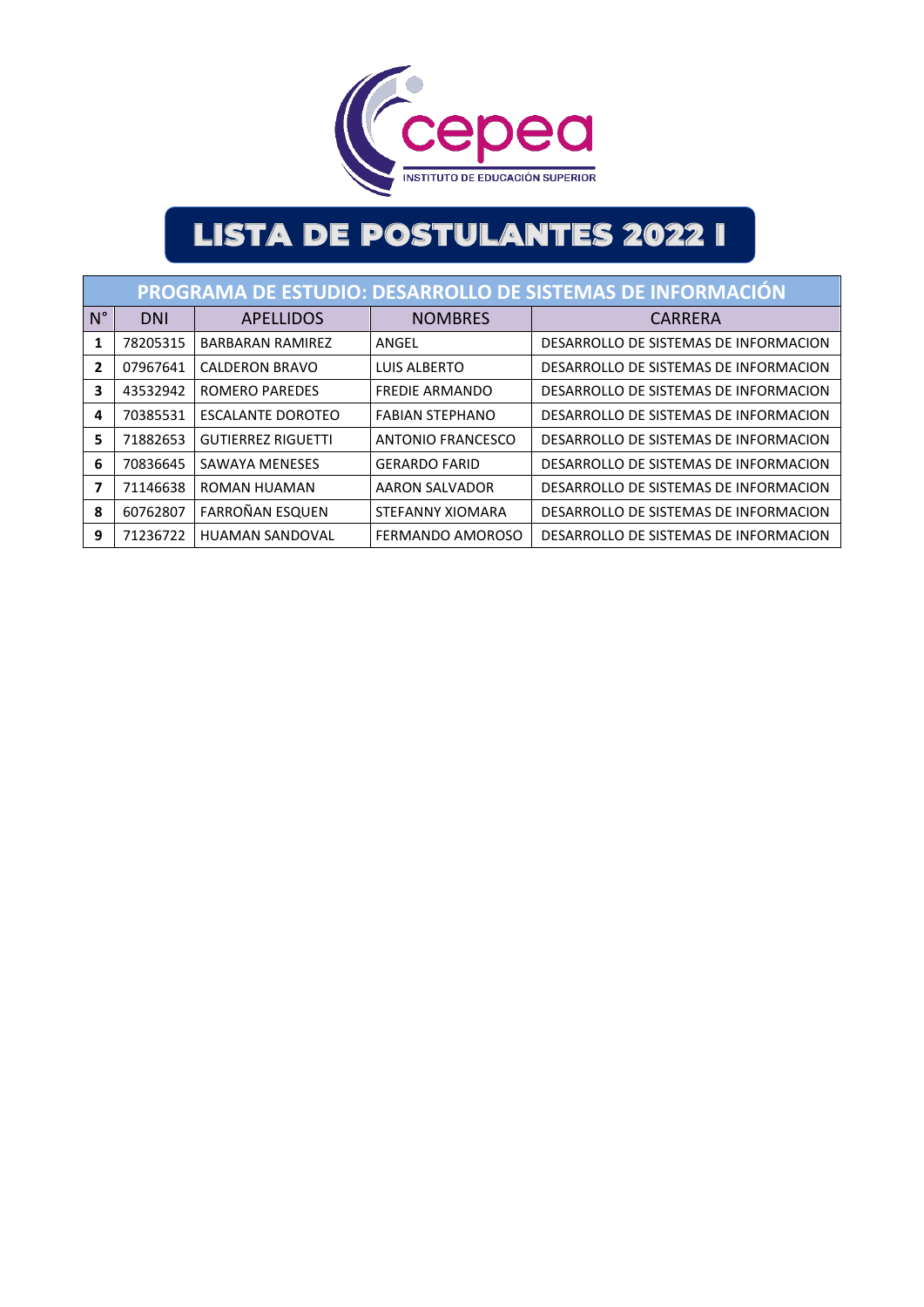

|             | <b>PROGRAMA DE ESTUDIO: ENFERMERIA TECNICA</b> |                                      |                                   |                           |  |  |  |
|-------------|------------------------------------------------|--------------------------------------|-----------------------------------|---------------------------|--|--|--|
| $N^{\circ}$ | <b>DNI</b>                                     | <b>APELLIDOS</b>                     | <b>NOMBRES</b>                    | CARRERA                   |  |  |  |
| 1           | 13318628                                       | LEZAMA CASTILLO                      | ARIANA VALENTINA                  | ENFERMERIA TECNICA        |  |  |  |
| 2           | 70656041                                       | CARRANZA<br><b>FERNANDEZ</b>         | DIGNA MAXIMINA                    | ENFERMERIA TECNICA        |  |  |  |
| 3           | 75326701                                       | <b>HUAMAN CAMPOS</b>                 | SANDRA ELIZABETH                  | <b>ENFERMERIA TECNICA</b> |  |  |  |
| 4           | 41836784                                       | <b>ECHEGARAY SUAREZ</b>              | <b>JESSICA GIOVANA</b>            | <b>ENFERMERIA TECNICA</b> |  |  |  |
| 5           | 74884007                                       | LOYOLA ULCO                          | <b>CLAUDIA</b><br><b>FERNANDA</b> | ENFERMERIA TECNICA        |  |  |  |
| 6           | 61737690                                       | OGOÑA MERINO                         | <b>ANYI JHOLEMNY</b>              | ENFERMERIA TECNICA        |  |  |  |
| 7           | 77124461                                       | <b>ALARCON LESCANO</b>               | <b>MARISELY</b>                   | ENFERMERIA TECNICA        |  |  |  |
| 8           | 76588979                                       | CAJA KACHAHUALLPA                    | DAVID GERMAN                      | ENFERMERIA TECNICA        |  |  |  |
| 9           | 9996244                                        | <b>ALVARADO RUIZ</b>                 | <b>FLOR DE MARIA</b>              | ENFERMERIA TECNICA        |  |  |  |
| 10          | 76006643                                       | CASTILLO PRUDENCIO                   | <b>VANESA MIRELA</b>              | ENFERMERIA TECNICA        |  |  |  |
| 11          | 77479895                                       | DUEÑAS ESPINOZA                      | ROSA ELVIRA                       | ENFERMERIA TECNICA        |  |  |  |
| 12          | 72755838                                       | <b>RUESTA GARAY</b>                  | <b>JOSSELYN VANESSA</b>           | <b>ENFERMERIA TECNICA</b> |  |  |  |
| 13          | 45513221                                       | <b>FLORES CORDOVA</b>                | <b>GUISSELA</b><br><b>MARGOTH</b> | ENFERMERIA TECNICA        |  |  |  |
| 14          | 47598875                                       | <b>BACA ROMERO</b>                   | <b>NOMY ALEXANDRA</b>             | ENFERMERIA TECNICA        |  |  |  |
| 15          | 75815474                                       | <b>ZEVALLOS APONTE</b>               | <b>ROSALI</b>                     | ENFERMERIA TECNICA        |  |  |  |
| 16          | 8672146                                        | CAMARENA RAIME                       | <b>MARIA TERESA</b>               | ENFERMERIA TECNICA        |  |  |  |
| 17          | 76797742                                       | <b>CALDERON SANCHEZ</b>              | <b>ABELINA SILVIA</b>             | <b>ENFERMERIA TECNICA</b> |  |  |  |
| 18          | 75332452                                       | LIMAY DE ALMEIDA                     | ALEJANDRA AMES                    | ENFERMERIA TECNICA        |  |  |  |
| 19          | 77247524                                       | <b>GUEVARA CASTILLOS</b>             | <b>NELIDA NOELINA</b>             | ENFERMERIA TECNICA        |  |  |  |
| 20          | 71375586                                       | <b>ENRIQUEZ DE LA</b><br><b>CRUZ</b> | <b>BRAHYAN EVERSON</b>            | <b>ENFERMERIA TECNICA</b> |  |  |  |
| 21          | 71656140                                       | <b>CASTRO QUIROZ</b>                 | <b>FATIMA DAYANA</b>              | <b>ENFERMERIA TECNICA</b> |  |  |  |
| 22          | 48348234                                       | <b>CABRERA CIPRIANO</b>              | <b>ELIZABETH</b>                  | ENFERMERIA TECNICA        |  |  |  |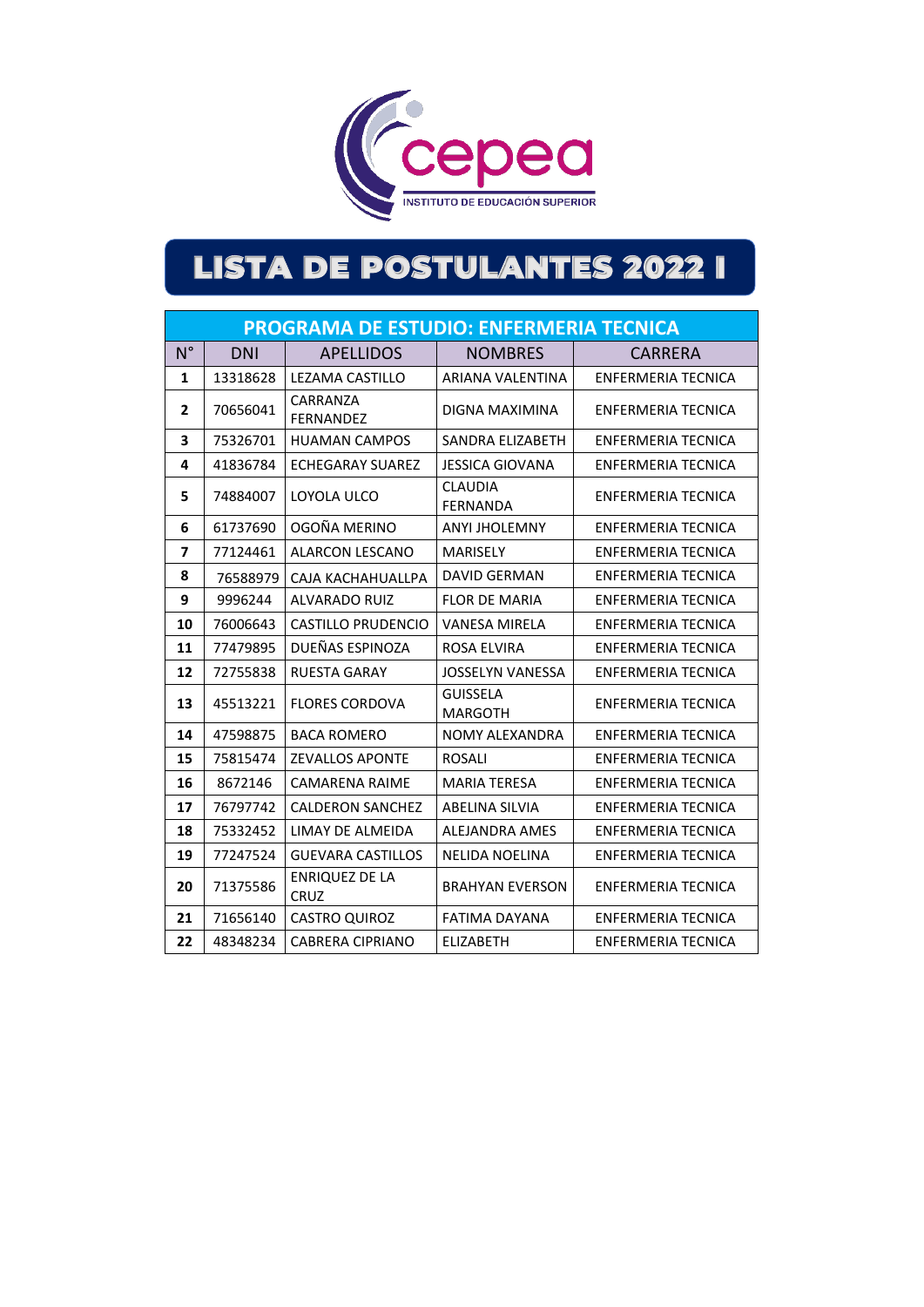

|             | <b>PROGRAMA DE ESTUDIO: ADMINISTRACION DE SERVICIOS DE HOSTELERIA Y RESTAURANTES</b> |                                      |                          |                                           |  |  |  |
|-------------|--------------------------------------------------------------------------------------|--------------------------------------|--------------------------|-------------------------------------------|--|--|--|
| $N^{\circ}$ | <b>DNI</b>                                                                           | <b>APELLIDOS</b>                     | <b>NOMBRES</b>           | <b>CARRERA</b>                            |  |  |  |
| 1           | 76704073                                                                             | <b>ALCANTARA</b><br><b>BERROCAL</b>  | CAMILA<br>AZUCENA        | ADMINISTRACION DE SERVICIOS DE HOSTELERIA |  |  |  |
| 2           | 76593840                                                                             | <b>INGAROCA ROSALES</b>              | <b>ROSMERY</b><br>ANDREA | ADMINISTRACION DE SERVICIOS DE HOSTELERIA |  |  |  |
| 3           | 73026212                                                                             | <b>ESCOBEDO VASQUEZ</b>              | <b>JESSICA PAOLA</b>     | ADMINISTRACION DE SERVICIOS DE HOSTELERIA |  |  |  |
| 4           | 74762824                                                                             | LEÓN JUSTO                           | <b>DIANA MARICELA</b>    | ADMINISTRACION DE SERVICIOS DE HOSTELERIA |  |  |  |
| 5           | 76619773                                                                             | OLIVERA PANDURO                      | MILUSKA                  | ADMINISTRACION DE SERVICIOS DE HOSTELERIA |  |  |  |
| 6           | 45267329                                                                             | <b>GIL LOZANO</b>                    | <b>SELVA MARIA</b>       | ADMINISTRACION DE SERVICIOS DE HOSTELERIA |  |  |  |
|             | 70343509                                                                             | <b>BARRIENTOS</b><br><b>AUCCASIA</b> | MARIANGYE                | ADMINISTRACION DE SERVICIOS DE HOSTELERIA |  |  |  |
| 8           | 74647284                                                                             | SANDOVAL PACHAS                      | <b>ABIGAIL JUDITH</b>    | ADMINISTRACION DE SERVICIOS DE HOSTELERIA |  |  |  |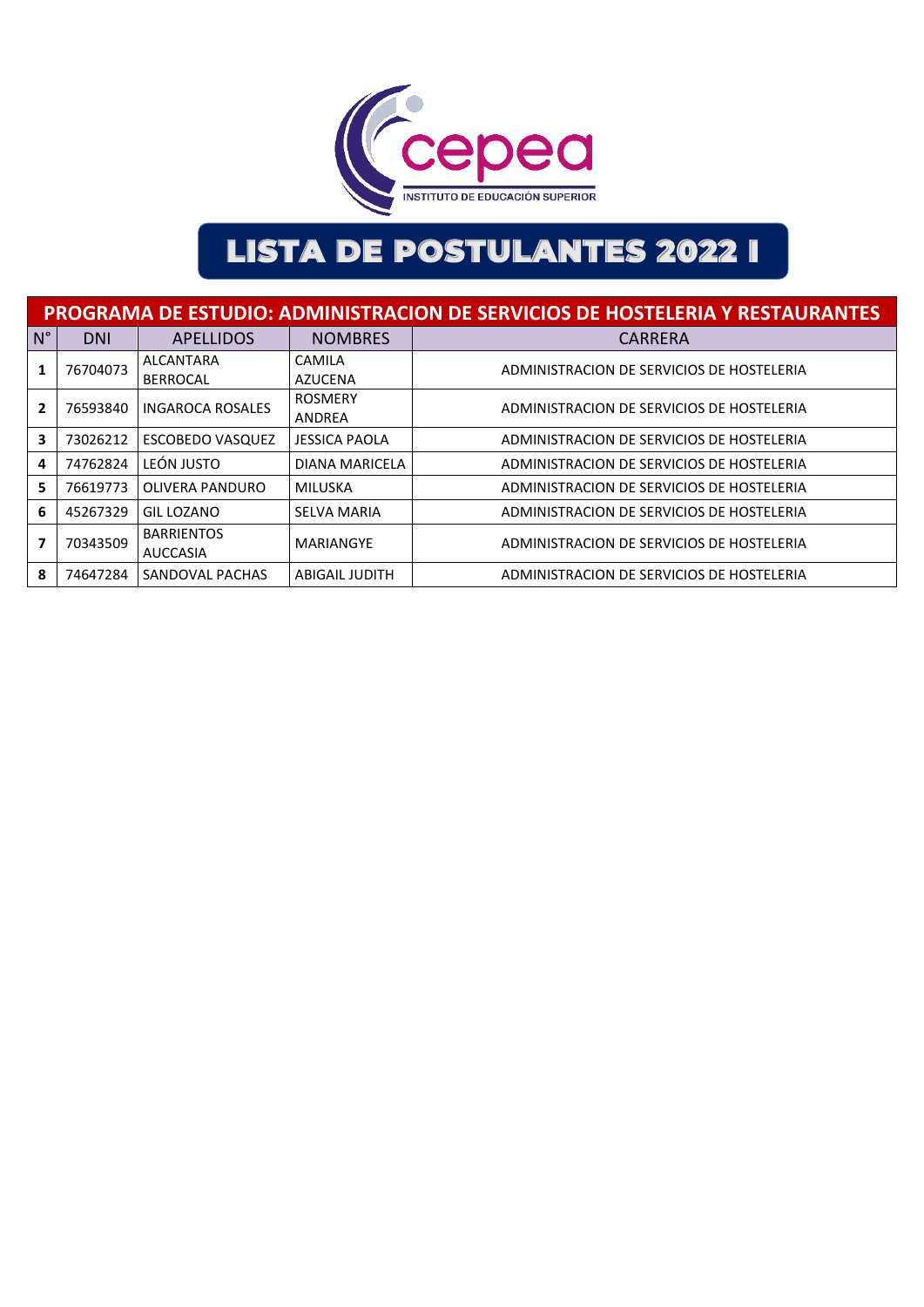

|                | <b>PROGRAMA DE ESTUDIO: GASTRONOMÍA</b> |                           |                            |                    |  |  |
|----------------|-----------------------------------------|---------------------------|----------------------------|--------------------|--|--|
| $N^{\circ}$    | <b>DNI</b>                              | <b>APELLIDOS</b>          | <b>NOMBRES</b>             | <b>CARRERA</b>     |  |  |
| 1              | 77533619                                | HINOSTROZA QUISPE         | <b>MAX ANTONY</b>          | <b>GASTRONOMIA</b> |  |  |
| $\mathbf{2}$   | 71955219                                | <b>ARO FLORES</b>         | DIANA ESTEFANI             | <b>GASTRONOMIA</b> |  |  |
| 3              | 75107158                                | HINOSTROZA ACUÑA          | ALEJANDRA DEL PILAR        | <b>GASTRONOMIA</b> |  |  |
| 4              | 71268808                                | <b>AQUINO ARISTE</b>      | <b>ANGEL MANUEL</b>        | <b>GASTRONOMIA</b> |  |  |
| 5              | 74306728                                | DIEGO FALCONI             | ZAMIRA ALESSANDRA          | <b>GASTRONOMIA</b> |  |  |
| 6              | 72216751                                | <b>CANDELA SENOSAIN</b>   | LUISA                      | <b>GASTRONOMIA</b> |  |  |
| $\overline{7}$ | 76217499                                | <b>HUAMACHUCO LAITHON</b> | <b>MARCELA CRISTINA</b>    | <b>GASTRONOMIA</b> |  |  |
| 8              | 73868429                                | GUEVARA MALLQUI           | <b>JUAN LUIS</b>           | <b>GASTRONOMIA</b> |  |  |
| 9              | 74447903                                | PEREZ LOPEZ               | <b>KATY SUSAN</b>          | <b>GASTRONOMIA</b> |  |  |
| 10             | 47706372                                | <b>REYNA SANEZ</b>        | OLGA YSABEL                | <b>GASTRONOMIA</b> |  |  |
| 11             | 74489992                                | ZAMBRANO DIAZ             | JORDY STIB OSREVINO        | <b>GASTRONOMIA</b> |  |  |
| 12             | 72416890                                | <b>CEGARRA MONTALVO</b>   | PIERO JOSE                 | GASTRONOMIA        |  |  |
| 13             | 70263407                                | <b>MENDOZA LUCAS</b>      | ROSARIO SOFIA              | <b>GASTRONOMIA</b> |  |  |
| 14             | 75899964                                | <b>CHOY VERA</b>          | LI-AN                      | <b>GASTRONOMIA</b> |  |  |
| 15             | 74253990                                | <b>GONZALES LANDETE</b>   | <b>MIJAEL PATRICK</b>      | <b>GASTRONOMIA</b> |  |  |
| 16             | 75663228                                | <b>MALLOUI ROMERO</b>     | <b>HOVED FRANQULIN</b>     | <b>GASTRONOMIA</b> |  |  |
| 17             | 72078786                                | ZAVALETA HUAMANI          | <b>REYNA VIGAIL</b>        | <b>GASTRONOMIA</b> |  |  |
| 18             | 75346426                                | HUACACOLQUI BLANCO        | <b>ILAYN JERICO</b>        | <b>GASTRONOMIA</b> |  |  |
| 19             | 75602954                                | ROJAS SALVATIERRA         | <b>JOSE ALONSO</b>         | <b>GASTRONOMIA</b> |  |  |
| 20             | 76640037                                | PAREDES VILCHEZ           | <b>VANESSA LIZ</b>         | <b>GASTRONOMIA</b> |  |  |
| 21             | 77169303                                | <b>CASTILLO RIVERA</b>    | MANUEL                     | <b>GASTRONOMIA</b> |  |  |
| 22             | 76294179                                | <b>CASTRO CUSIRRAMOS</b>  | <b>SUSAN SAMANTHA</b>      | <b>GASTRONOMIA</b> |  |  |
| 23             | 44260155                                | RODRÍGUEZ CUYUCHE         | <b>LEONCIO ORESTES</b>     | <b>GASTRONOMIA</b> |  |  |
| 24             | 77145060                                | <b>VARGAS ABANTO</b>      | <b>SAMIRA ELENA</b>        | <b>GASTRONOMIA</b> |  |  |
| 25             | 71447031                                | CAMAN DEL RIO             | <b>ANIBAL ANDRÉS</b>       | <b>GASTRONOMIA</b> |  |  |
| 26             | 71292310                                | ARQUIÑIGO PAQUECO         | <b>JEAN PIER ALEXANDER</b> | <b>GASTRONOMIA</b> |  |  |
| 27             | 77012294                                | <b>ISUIZA VELA</b>        | SAMUEL ALEJANDRO           | <b>GASTRONOMIA</b> |  |  |
| 28             | 74714068                                | <b>MANRIQUE OLIVARES</b>  | <b>JEANFRANK</b>           | <b>GASTRONOMIA</b> |  |  |
| 29             | 71587966                                | <b>ORTIZ TORRES</b>       | ROXANA                     | <b>GASTRONOMIA</b> |  |  |
| 30             | 76429705                                | SULLCARAY PARIONA         | YEISON ALVINO              | GASTRONOMIA        |  |  |
| 31             | 74396468                                | <b>NARRO JULCA</b>        | DIOSELINA NATALY           | <b>GASTRONOMIA</b> |  |  |
| 32             | 73002111                                | SIHUAY GUERRA             | <b>MARILYN MARGOT</b>      | <b>GASTRONOMIA</b> |  |  |
| 33             | 73250963                                | AMBICHO RIVERO            | <b>YERSON</b>              | <b>GASTRONOMIA</b> |  |  |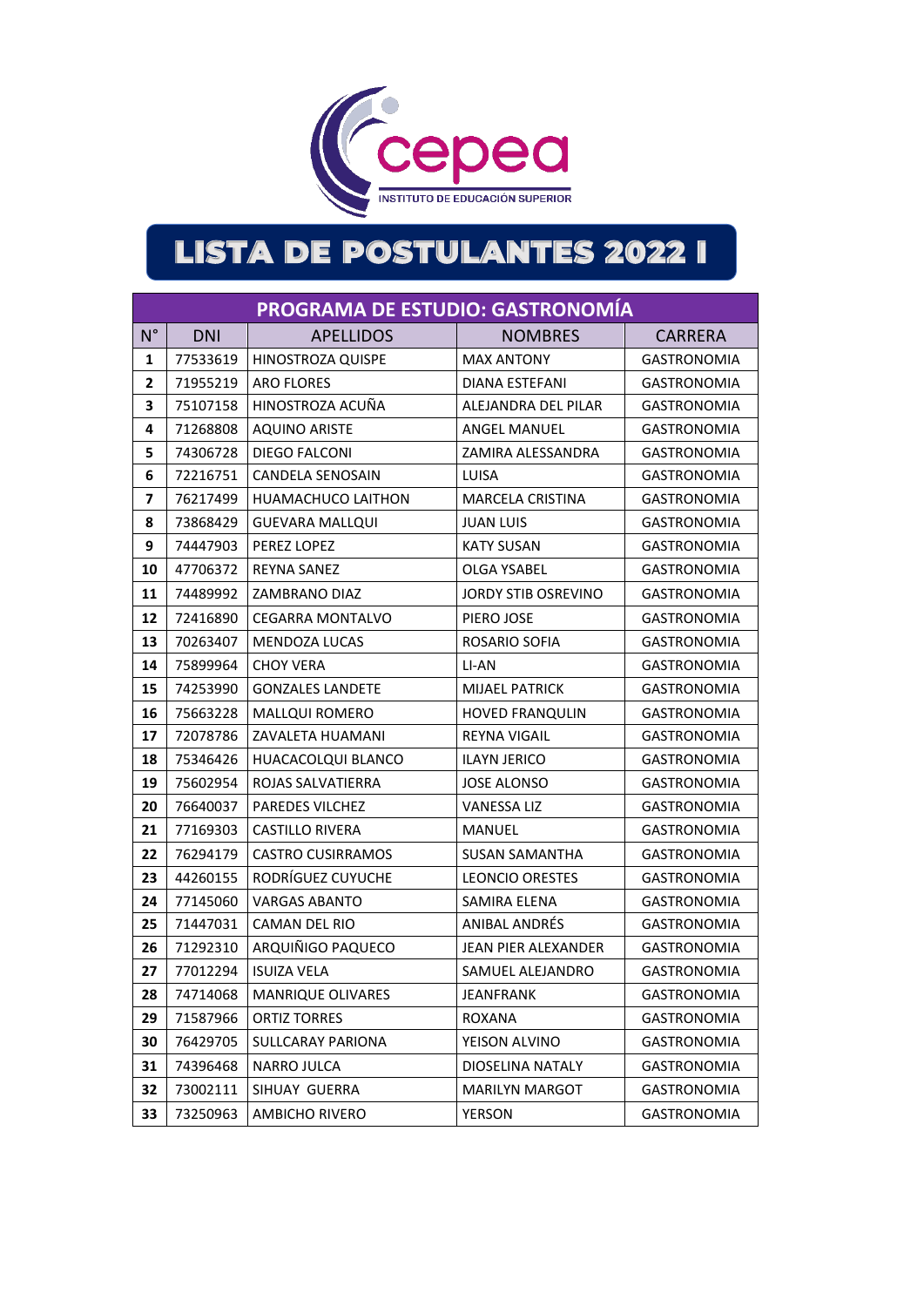

|             | PROGRAMA DE ESTUDIO: GASTRONOMÍA |                              |                           |                    |  |  |  |
|-------------|----------------------------------|------------------------------|---------------------------|--------------------|--|--|--|
| $N^{\circ}$ | <b>DNI</b>                       | <b>APELLIDOS</b>             | <b>NOMBRES</b>            | <b>CARRERA</b>     |  |  |  |
| 34          | 72830180                         | PALMA CHIRINOS               | <b>JENNIFER MILAGROS</b>  | <b>GASTRONOMIA</b> |  |  |  |
| 35          | 77574124                         | <b>SALAS ALARCON</b>         | <b>ESTEFANNY JOISSY</b>   | <b>GASTRONOMIA</b> |  |  |  |
| 36          | 73305151                         | <b>RIOS YSLA</b>             | ALEXANDER JASKSTRI        | <b>GASTRONOMIA</b> |  |  |  |
| 37          | 70866688                         | <b>GASPAR VILLALVA</b>       | <b>RODOLFO</b>            | <b>GASTRONOMIA</b> |  |  |  |
| 38          | 73180127                         | TALLEDO CASTAÑEDA            | <b>ADRIANO FABIAN</b>     | <b>GASTRONOMIA</b> |  |  |  |
| 39          | 71844430                         | PARIONA MINAYA               | <b>JOSE ANTONIO</b>       | <b>GASTRONOMIA</b> |  |  |  |
| 40          | 76937578                         | DAZA BEZARES                 | <b>JEISON ANGEL</b>       | <b>GASTRONOMIA</b> |  |  |  |
| 41          | 73432005                         | LANDA HILARIO                | <b>JEAN CARLOS</b>        | <b>GASTRONOMIA</b> |  |  |  |
| 42          | 42024938                         | PALOMINO RAMIREZ             | CINTYA JULIANA            | <b>GASTRONOMIA</b> |  |  |  |
| 43          | 10439998                         | PANDO LAZARO                 | CONSTANTINO               | <b>GASTRONOMIA</b> |  |  |  |
| 44          | 73232366                         | <b>RUIDIAS CHAVEZ</b>        | <b>ANGELLO FABIAN</b>     | <b>GASTRONOMIA</b> |  |  |  |
| 45          | 87777110                         | <b>FALCON CARBAJAL</b>       | <b>CARMEN ROSA</b>        | <b>GASTRONOMIA</b> |  |  |  |
| 46          | 71545697                         | COTOS CHICCHON               | <b>GENESIS KELLY</b>      | <b>GASTRONOMIA</b> |  |  |  |
| 47          | 71933969                         | ANACLETO DIAZ                | <b>EYNER WISTON</b>       | <b>GASTRONOMIA</b> |  |  |  |
| 48          | 74536053                         | CABALLERO AYMARA             | DEYVID ORLANDO            | <b>GASTRONOMIA</b> |  |  |  |
| 49          | 75610899                         | <b>JOAQUIN LARA</b>          | ALESSANDRO PIERO          | <b>GASTRONOMIA</b> |  |  |  |
| 50          | 42676331                         | MUÑOZ SEVILLANO              | <b>MELVA NORMA</b>        | <b>GASTRONOMIA</b> |  |  |  |
| 51          | 76283674                         | CHUMPITAZI VILCA             | <b>GABRIEL OMAR</b>       | <b>GASTRONOMIA</b> |  |  |  |
| 52          | 76119954                         | <b>FRUCTUOSO CORDERO</b>     | <b>GILBER</b>             | <b>GASTRONOMIA</b> |  |  |  |
| 53          | 75518782                         | <b>MARAÑON RIVAS</b>         | LUIS EDUARDO              | <b>GASTRONOMIA</b> |  |  |  |
| 54          | 73703060                         | PEREZ NUÑEZ                  | <b>ANDERSSON MARCIAL</b>  | <b>GASTRONOMIA</b> |  |  |  |
| 55          | 73584955                         | <b>TAPIA TAPIA</b>           | ROMMEL ADRIAN             | <b>GASTRONOMIA</b> |  |  |  |
| 56          | 71013178                         | <b>ITA PARI</b>              | <b>SHARON BRIGGITE</b>    | <b>GASTRONOMIA</b> |  |  |  |
| 57          | 76608975                         | <b>HUAMAN SUAREZ</b>         | <b>ERIC DAVID</b>         | <b>GASTRONOMIA</b> |  |  |  |
| 58          | 60755028                         | <b>CHUNGA CERON</b>          | <b>CESAR DIEGO</b>        | <b>GASTRONOMIA</b> |  |  |  |
| 59          | 76200616                         | VICENTE PONCE DE LEON        | YESSENIA MILAGROS         | <b>GASTRONOMIA</b> |  |  |  |
| 60          |                                  | 74127236   LASTRA MEJIA      | <b>DAVVIS BECKAN</b>      | <b>GASTRONOMIA</b> |  |  |  |
| 61          |                                  | 74214120   MAMANI CORIMAYHUA | FIORELLA ALEXANDRA        | <b>GASTRONOMIA</b> |  |  |  |
| 62          | 76187302                         | HIDALGO POQUIOMA             | <b>MELISSA ARACELY</b>    | <b>GASTRONOMIA</b> |  |  |  |
| 63          | 74842760                         | <b>RENGIFO PALACIOS</b>      | <b>CARLOS IVAN</b>        | <b>GASTRONOMIA</b> |  |  |  |
| 64          | 74056012                         | DAVILA CORDERO               | <b>JOSE ENRIQUE</b>       | <b>GASTRONOMIA</b> |  |  |  |
| 65          | 75464573                         | PACHECO VERGARA              | <b>CHRISTOPHER RAFAEL</b> | <b>GASTRONOMIA</b> |  |  |  |
| 66          | 42082004                         | <b>CARRASCO MONTENEGRO</b>   | <b>OSCAR ALEJANDRO</b>    | <b>GASTRONOMIA</b> |  |  |  |
| 67          | 73961542                         | <b>OYANGUREN CALDERON</b>    | <b>ISMAEL ALEXANDER</b>   | <b>GASTRONOMIA</b> |  |  |  |
| 68          | 70957926                         | <b>ROBLES GONZALES</b>       | RAUL HUMBERTO             | <b>GASTRONOMIA</b> |  |  |  |